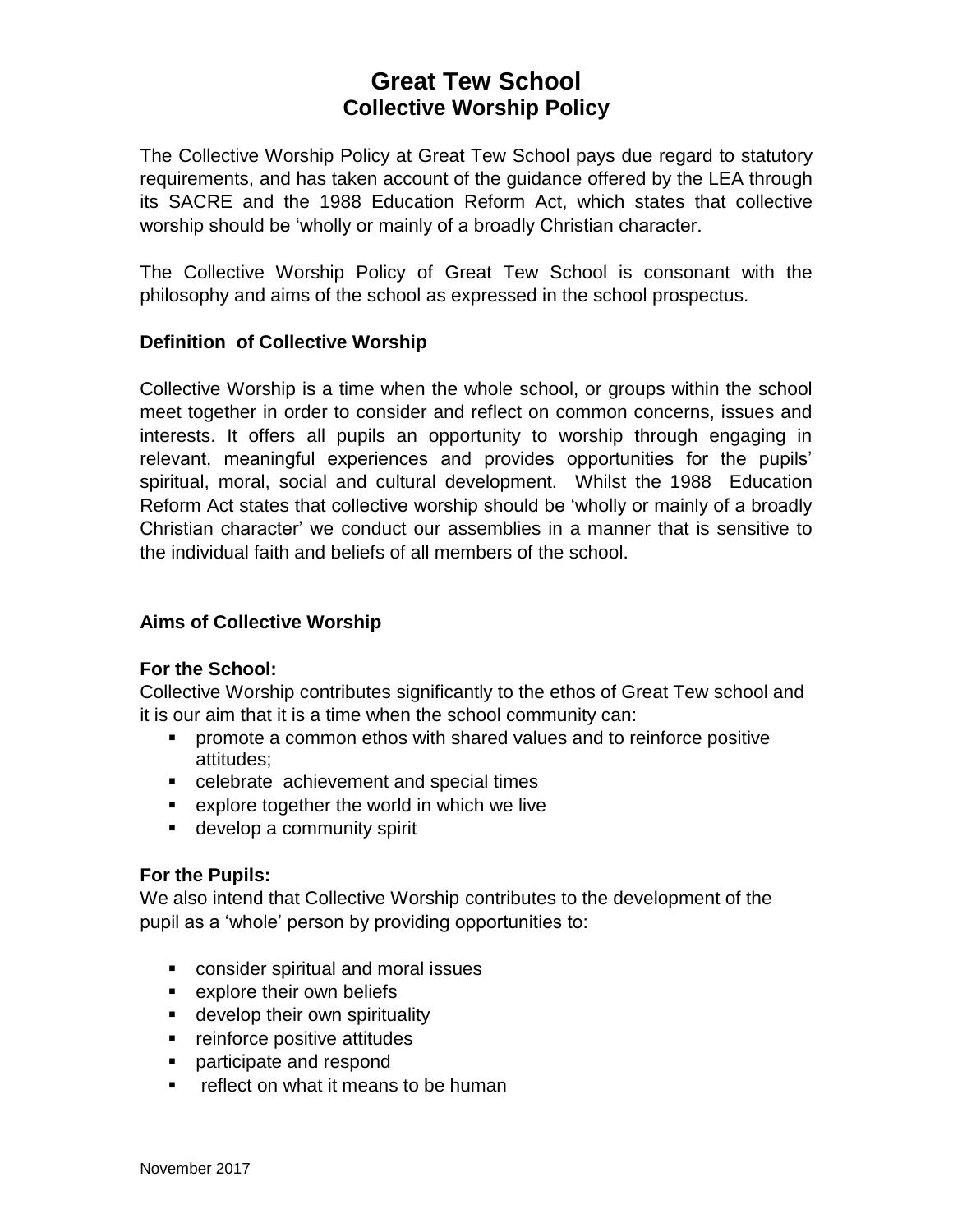### **The Contribution of Collective Worship to aspects of the Curriculum**

Collective Worship time is distinct from curriculum time. However, in Great Tew School, Collective Worship will at times feature aspects of the curriculum, which will enhance the experiences of pupils by reflecting on the work done in classes. At times, Collective Worship will enrich classwork through its consideration of subject matter from different perspectives.

The provision of opportunities for pupils' spiritual, moral, social and cultural development is in line with school policy which informs our practice. To ensure Collective Worship provides opportunities for spiritual, moral, social and cultural development it should address a wide variety of themes and topics, use diverse stimuli and resources and provide pupils with the opportunity to 'respond' on their own level.

### **The Organisation of Collective Worship**

Collective Worship is organised to provide a variety of groupings and will take place in one of the classrooms. Acts of worship will usually last for approximately 15 minutes, although it is recognized that this time will be shortened or lengthened when it is appropriate.

Collective Worship is conducted in a dignified and respectful way and is an opportunity for calm reflection. We create an appropriate atmosphere by using music and sometimes candles or other objects that act as a focal point for the attention of the children.

#### **Leadership**

Every member of the teaching staff and occasional visitors will be involved in leading acts of worship at some point in the school year. The Governor with responsibility for RE and Collective Worship works closely with the Headteacher to monitor and evaluate acts of Collective Worship.

#### **Planning Acts of Collective Worship**

The content of all acts of Collective Worship will be considered carefully, to ensure relevance and suitability for the ages, aptitudes and backgrounds of all pupils.

Termly planning sheets (*Included in the appendix)* list themes, special occasions and events, but will be flexible to allow the inclusion of current and topical issues. Together with weekly planning and recording sheets (*Included in the appendix*), these will ensure that there is continuity and progression, and enable the monitoring and evaluation of acts of worship to take place.

Collective Worship is normally lead by the Headteacher or other members of staff but from time to time visitors will be invited to lead Collective Worship. Leaders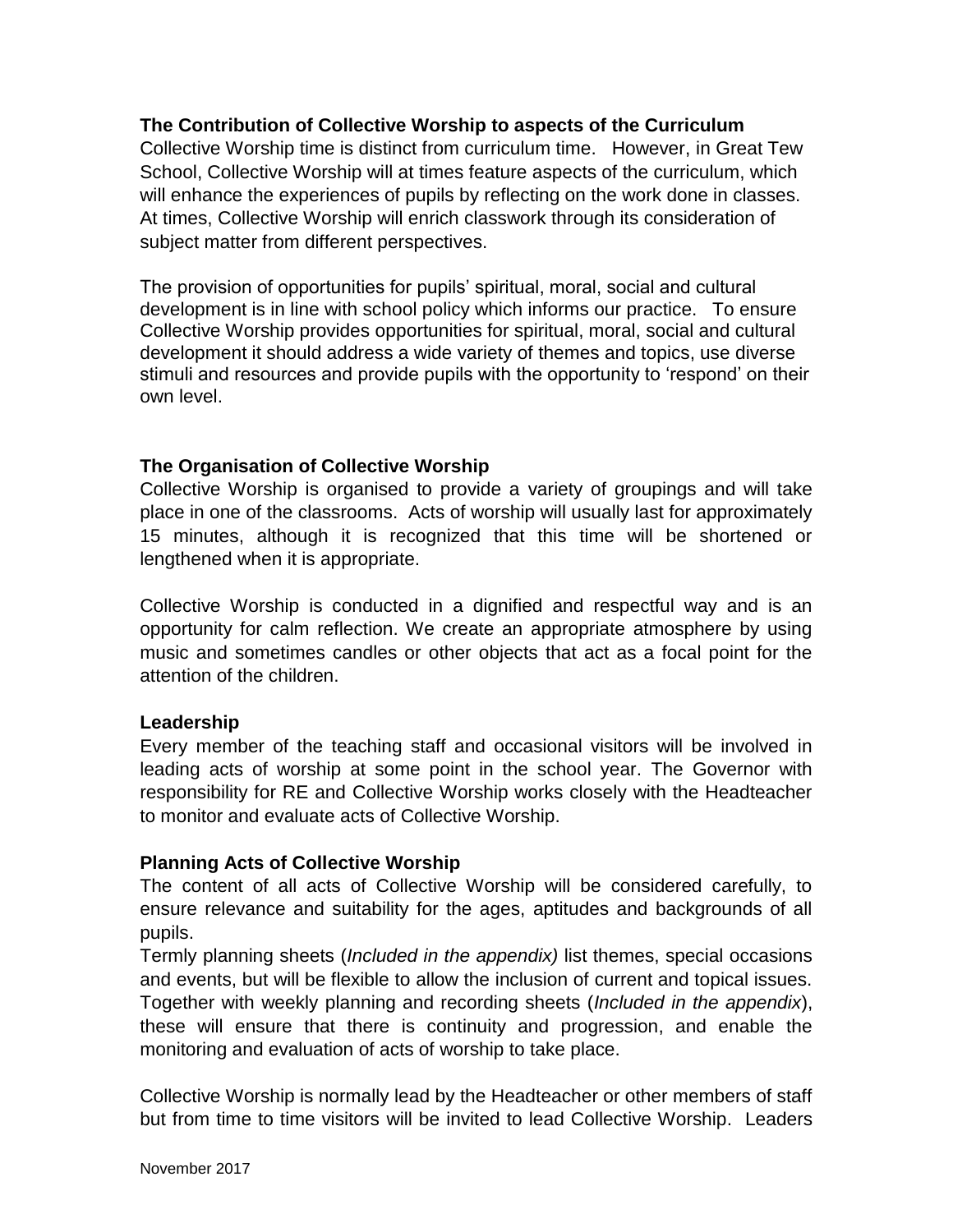from Faiths within the area will increase the pupils' awareness, promote respect and raise the esteem of the pupils who belong to these Faiths.

## **The Act of Collective Worship**

A variety of teaching and learning styles and active and interactive methods are appropriate in acts of Collective Worship. Any and all of the methods employed in the classroom can be used effectively in acts of Collective Worship. A variety of resources will also be used. Leaders will choose the style/method and resources which are appropriate to the content, the age, aptitude and the background of the pupils.

The content and process must be sufficiently stimulating in order to evoke a response in the individual. This may not be visual, but opportunity must be given to express this response through reflection and prayer.

If announcements are to be given at the same time as an act of worship then they will be of a positive nature, which at times may enhance the act of worship itself. Announcements will be made preceding or following the act of worship and a clearly defined break between them and the act of worship will be made. (A change of personnel, music, a moment of silence etc)

## **Withdrawal**

We expect all children to attend assembly. However any parent who objects to their child attending an act or acts of Collective Worship may request that their child is withdrawn. Parents are encouraged to discuss this with the headteacher. Any pupil who is withdrawn from an act or acts of Collective Worship will be supervised during that time by a member of the school staff.

## **Monitoring and Review**

The Headteacher or Governor with responsibility for RE and Collective Worship reports to the Governing Body as part of the annual review of all subject areas.